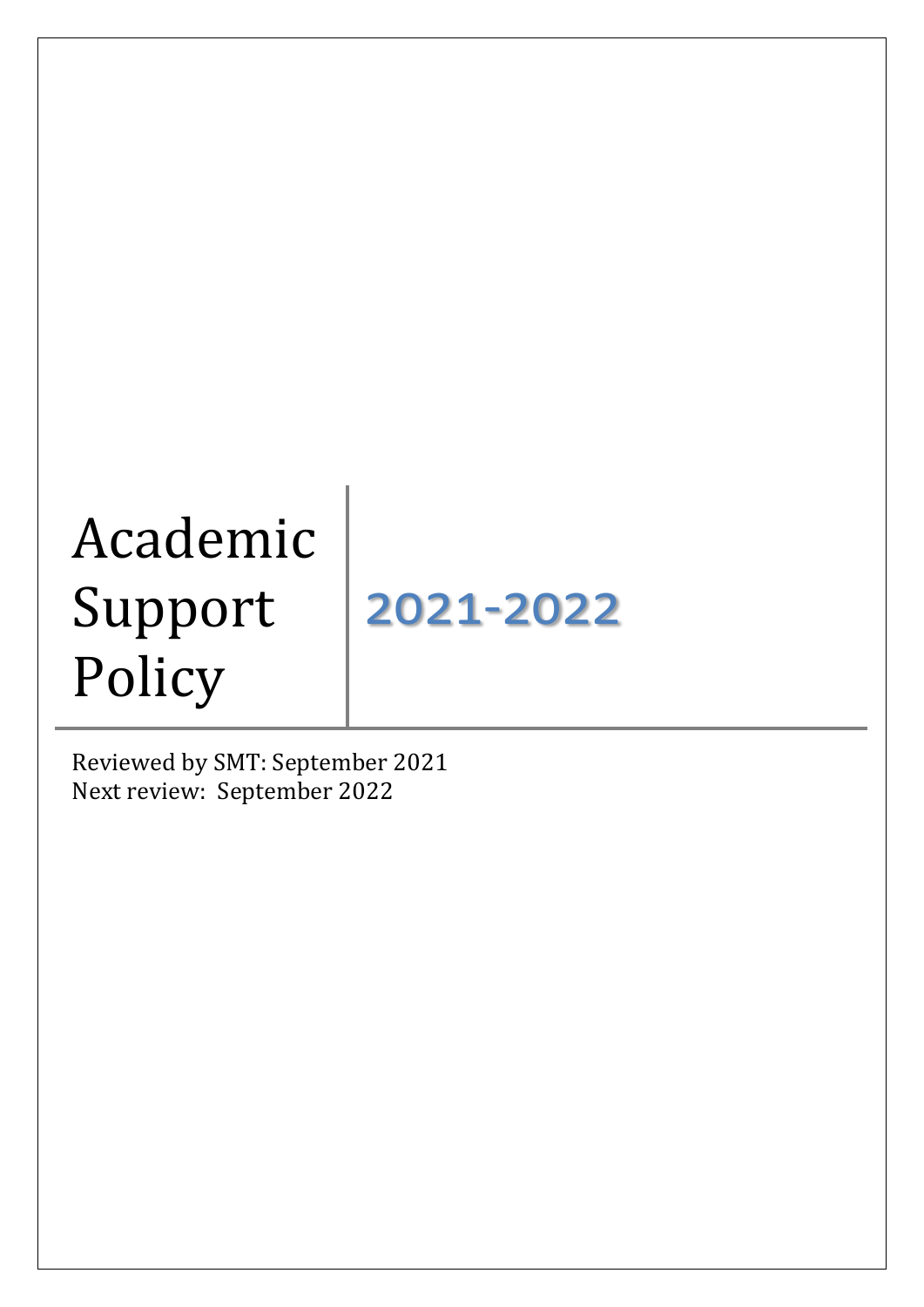## **1 Objective**

To help those students who have special educational needs and/or disabilities to access the curriculum in the most effective way, so that they can fulfil their potential and experience academic success.

## **2 Context**

MPW Birmingham is a mainstream independent college catering for students aged between 14 and 19. The college is not, and does not intend to be, a specialist provider for those with special educational needs. However, the provision which we can make for students who appear to have a learning difficulty includes:

- learning support;
- bespoke individual subject tuition; and
- an internal formal assessment or, where appropriate, referral to an educational psychologist.

We shall do all that is reasonable to accommodate students with learning difficulties, including reporting to and consulting with both students and parents/guardians, ensuring that tutors are given any necessary information about a student's learning difficulties, and liaising with tutors, Personal Tutors and the Learning Support Team to ensure that teaching practices are appropriate to support a student's individual needs.

### **3 Aims**

- to identify, at an early stage, students who may have special educational needs or a disability and make staff aware of the needs of those students
- to provide a graduated response that recognises the individual nature of each student's needs
- to hold high expectations of all students with identified learning needs and to ensure that they are continually stimulated, appropriately challenged and always achieving their potential
- to foster good practice in terms of teaching and pastoral support to ensure special needs are accommodated
- to ensure that as far as possible individual special needs provision does not exclude students from mainstream provision
- to foster partnerships with students, parents/guardians and external support providers to ensure that students with special needs make good progress
- to provide appropriate INSET for new and existing staff
- to build and maintain a bank of resources to support learning provision
- to ensure that college procedures relating to discipline, organisation of educational visits, risk assessment and exam access arrangements take account of special educational needs and disabilities.

Some students may be affected by circumstances which impinge upon their educational progress. It is the responsibility of each tutor to be sympathetic to the special needs of each student, whether they are general or specific learning difficulties, physical and sensory impairments or social, emotional and mental health difficulties, in order to remove barriers to learning.

# **4 Definition of Special Educational Needs and/or Disabilities**

According to the Children and Families Act 2014, a student is classified as having SEN if they have a learning difficulty which calls for special educational provision to be made for them. Students have a learning difficulty if they: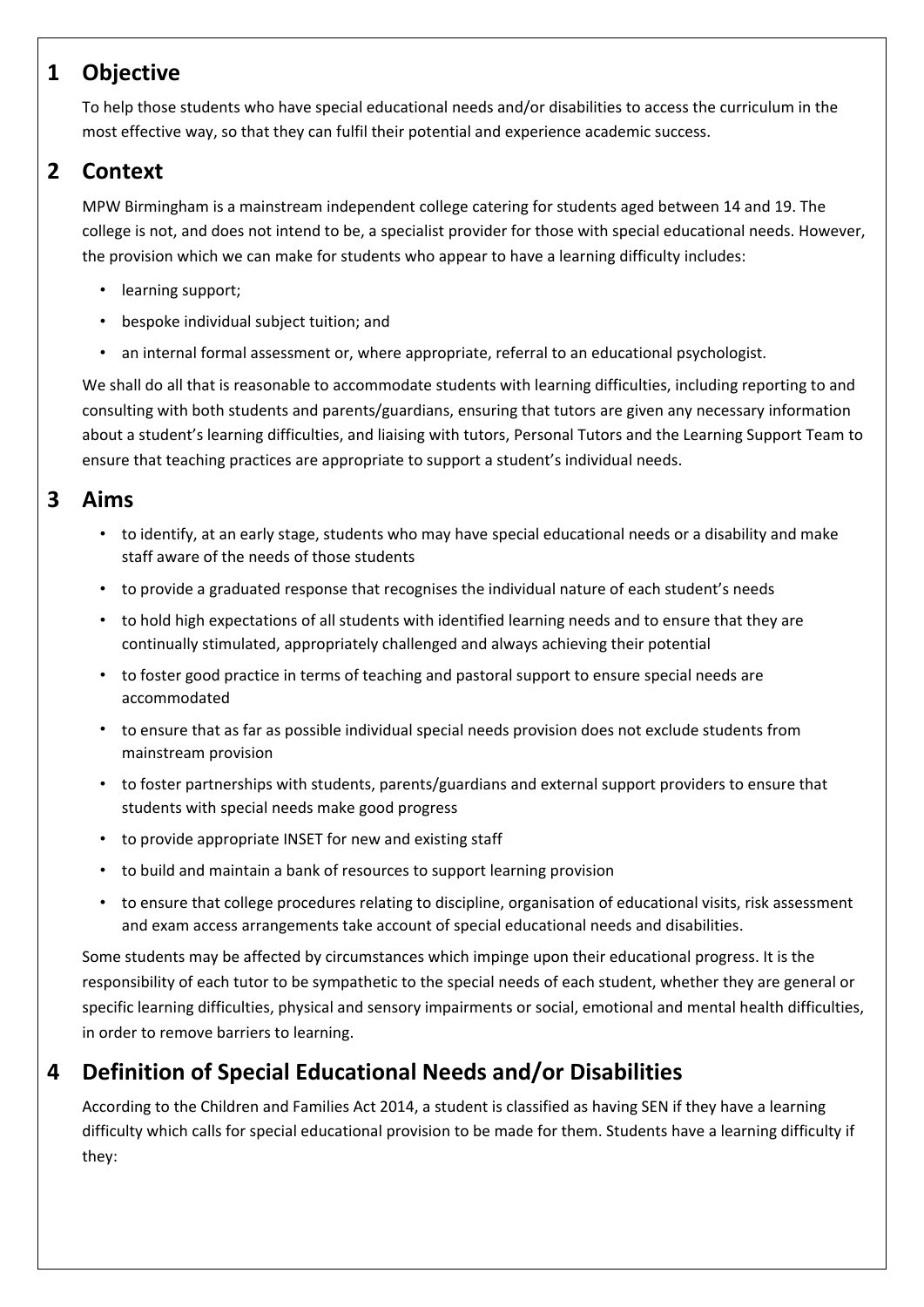(a) have a significantly greater difficulty in learning than the majority of others of the same age. At MPW this is interpreted as below-average standardised scores on educational psychology assessments;

or

(b) have a disability which prevents or hinders them from making use of educational facilities of a kind generally provided for students of the same age in mainstream schools or mainstream post 16 institutions (if your child has a disability, please ask to see our Disability policy).

According to the Equality Act 2010 an individual is classified as 'disabled' if they have a physical and/or mental impairment which has a substantial and long-term (in excess of 12 months) adverse effect on their ability to carry out normal day-to-day activities.

We identify four areas of need:

- Cognition and learning needs
- Social, emotional and mental health difficulties
- Communication and interaction needs
- Sensory and/or physical needs.

In the rest of this document, the abbreviation 'SEN/D' is used to encompass all students at MPW with special educational needs and/or disabilities.

The following important points should be noted:

- A student must not be regarded as having a learning difficulty solely because the language or (form of language) in which he or she is or will be taught is different from a language (or form of language) which is or has been spoken at home. A student who finds a particular subject difficult does not necessarily have a 'learning disability' in the legal sense of the term: there will often be disparities in the speed at which students learn, in their skill at solving problems and in their general acumen.
- The expression 'learning difficulty' covers a wide range of conditions and may include those known as dyslexia, dyscalculia, dyspraxia, attention deficit disorder, semantic processing difficulty and learning problems which result from social, emotional or mental health difficulties. It may also include those who have problems with their eyesight, hearing, or those who have an autistic spectrum disorder.
- Learning difficulties may affect students who have a high IQ and academic ability as well as those of lower IQ and academic ability. Sometimes a student's learning difficulty becomes apparent for the first time during the secondary phase of education, when educational pressures tend to increase.

## **5 Learning Support**

All tutors have a responsibility for identifying and meeting the educational needs of all students and ensuring their inclusion in every aspect of college life, whatever their learning difficulty. The Head of Learning Support, Libby Prochorowicz, works with Gary Howl in Solihull to whom students can be referred for an educational psychologist assessment. The Head of Learning Support works in close collaboration with subject tutors.

SEN/D provision and academic support is also discussed in the weekly Personal Tutor meetings. In addition to these meetings, there are weekly SMT meetings, the purpose of which is, amongst other things, to discuss our learning support at a more strategic level. All information pertaining to the academic support needs of each student is stored on the school's central database. This information is confidential, and is regularly monitored and updated by the Head of Learning Support and SMT. It includes individualised Individual Education Plans (IEPs) and Special Arrangements, as well as pertinent details from educational psychologist reports and review meetings which are summarised in Student Support Profiles (SSPs) agreed with the student. This database is readily accessible by all members of the Academic Support Team, and Individual Education Plans (IEPs) and Student Support Profiles (SSPs) for individual students are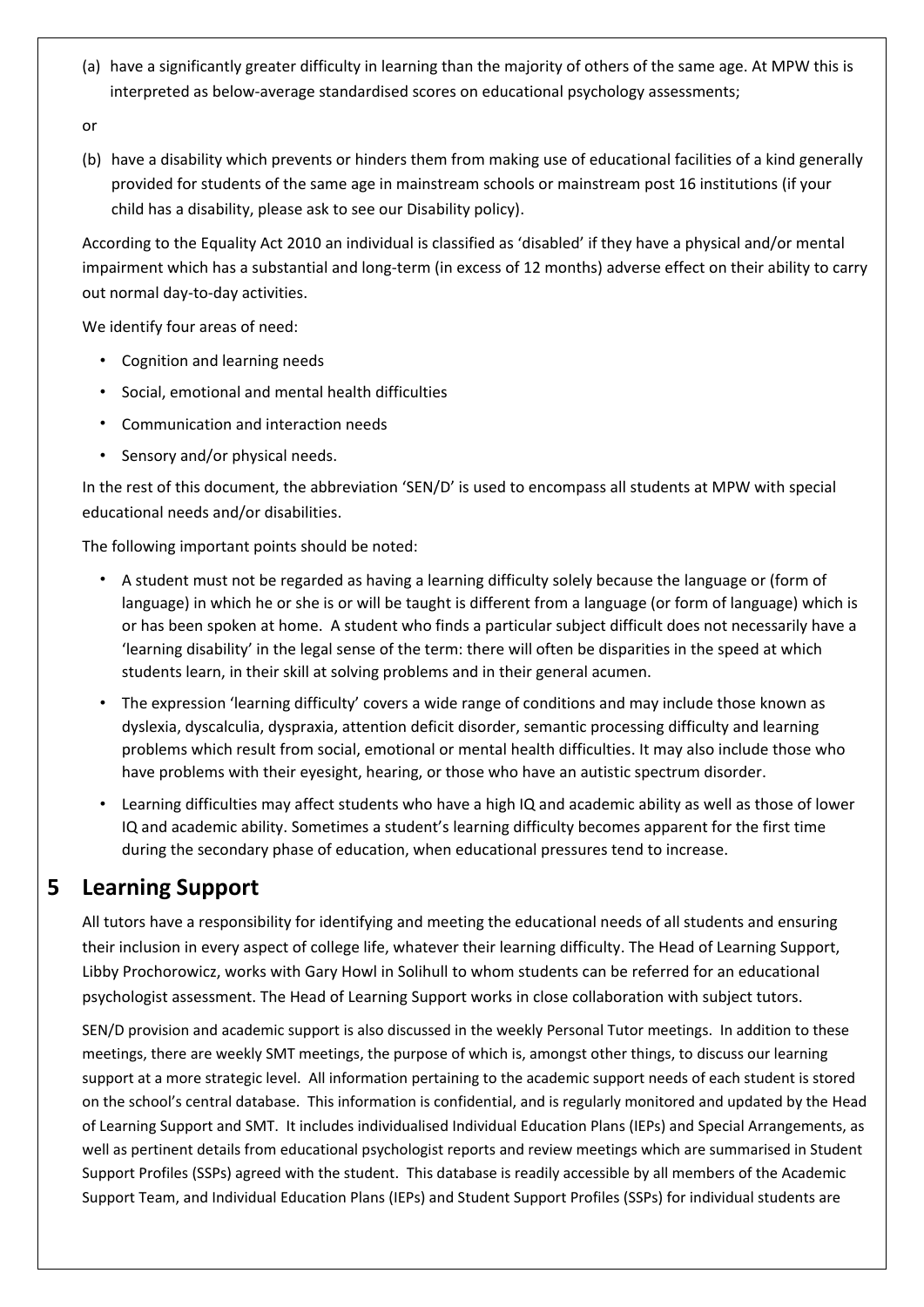made available to relevant subject tutors.

#### **5.1 The roles and responsibilities of the Head of Learning Support**

- To provide information, support and strategies to enable staff to work confidently with students with special educational needs
- To ensure the day-to-day operation of the college's learning support policy
- To create and maintain a central register of students identified as SEN/D and to produce Individual Education Plans (IEPs) for all those listed
- To inform all relevant staff of students with SEN/D
- To assess/reassess students to determine current level of need for exam access arrangements.
- To support the Exams Officer in applying for exam access arrangements through the JCQ or other appropriate governing bodies
- To provide information, support and develop strategies to enable staff to work confidently with students with special needs, as well as to ensure the effective implementation of provision and intervention by providing high-quality staff training
- To monitor the effectiveness of the college's SEN/D provision and to lead an annual review of the policy and its implementation to facilitate future planning at a strategic level

#### **5.3 The roles and responsibilities of Personal Tutor**

- To inform the Head of Learning Support of any students with a known diagnosis of SEN/D or refer students of concern
- To contribute to the production, distribution and review (in the second half of both the Autumn and Spring terms) of students' IEPs, in conjunction with students, tutors, parents/guardians and the Head of Learning support
- To monitor and support students' progress throughout the course of the year and, in particular, to assist students in achieving IEP targets.

#### **5.4 The roles and responsibilities of Heads of Faculty**

- To acknowledge the use of IEPs and provision for SEN/D students in their lesson observations of subject tutors
- To review their department's provision, resources and the progress of their SEN/D students during departmental meetings and provide feedback to the Head of Learning Support.

#### **5.5 The roles and responsibilities of subject tutors**

- To adapt and differentiate their teaching delivery appropriately and in accordance with the student's IEP.
- To monitor and record progress of students with SEN/D and to liaise with the Personal Tutor and Head of Learning Support, particularly in cases where a student is underachieving or failing to meet targets.

## **6 Admissions Arrangements**

MPW currently has limited facilities for the disabled. However, the college will do all that is reasonable to comply with its legal and moral responsibilities under the Equality Act 2010 and Children and Families Act 2014, in order to accommodate the needs of prospective students who have disabilities for which, with reasonable adjustments, the college can cater adequately. The college needs to be aware of any known disability or special educational need which may affect a student's ability to participate in the admissions procedure and take full advantage of the education provided at the college. Parents/guardians of a student who has any disability or special educational needs should provide the college with full details during the admissions process and before accepting the offer of a place.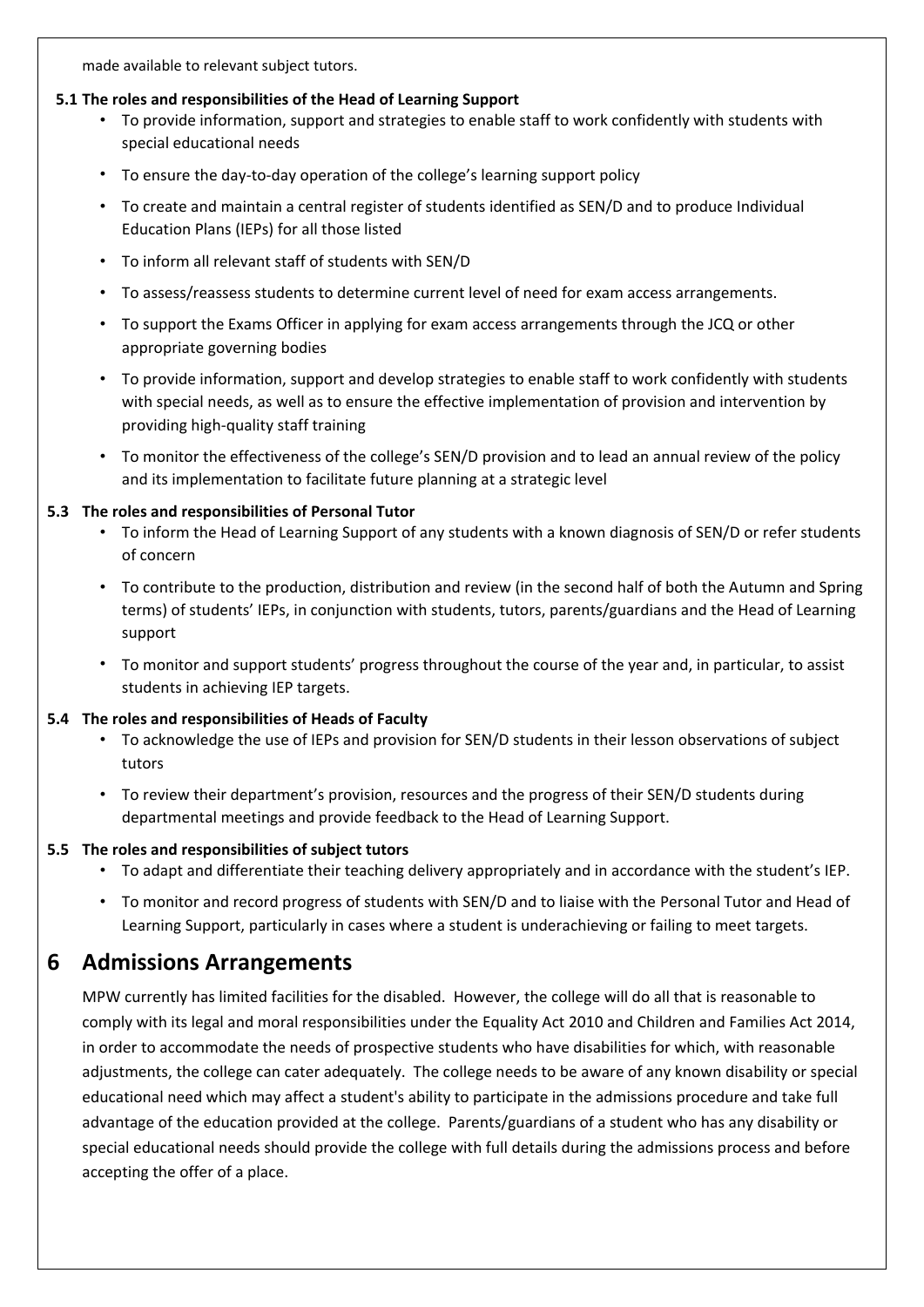Parents/guardians of prospective students should also refer to the college's Admissions Policy.

#### **6.1 Academic Support Special Cases:**

#### *1. Students with an Education, Health and Care plans (EHCP)*

Where a prospective student has an EHCP, we will consult the parents/guardians and, where appropriate, the local authority to ensure that the provision specified in the EHCP can be delivered by MPW. We will co-operate with the local authority to ensure that relevant reviews of EHCPs are carried out on an annual basis as an absolute minimum and more frequently if required. Those involved in the review may include: the Head of Learning Support, the student, parents/guardians, as well as other relevant professionals such as an educational psychologist, learning support or subject tutors.

Any additional services that are needed to meet the requirements of the EHCP will need to be charged to the relevant local authority if the authority is responsible for the fees and MPW is named in Section I of the EHCP. In all other circumstances charges will be made directly to parents/guardians unless the additional services can be considered to be a "reasonable adjustment" where no charge will be made, in accordance with the provisions of the Equality Act 2010.

The aim of the annual review is to:

- assess the student's progress towards meeting the objectives specified in the EHCP and to collate and record information that the college and other professionals can use in planning their support for the student;
- assess progress towards the targets in the Individual Educational Plan that were set at the previous review;
- review the special provision made for the student, including the appropriateness of any special equipment provided, in the context of the National Curriculum and associated assessment and reporting arrangements;
- consider the continuing appropriateness of the EHCP in the light of the student's performance during the previous year, and any additional special educational needs which may have become apparent in that time, and thus to consider whether to cease to maintain the EHCP or whether to make any amendments; and
- set new targets for the coming year to stimulate ongoing achievement; progress towards those targets can be considered at the next review.

#### *2. Students with physical disabilities and/or medical conditions*

A medical diagnosis or a disability does not necessarily imply special educational needs; however, medical conditions may have a significant impact on a student's experiences and the way they function in college. The impact may be direct, in that the condition may affect cognitive or physical abilities, behaviour or emotional states. The impact may also be indirect, perhaps disrupting access to education through unwanted effects of treatments or through the psychological effects that serious or chronic illness or disability can have on a student and their family. Examples of such conditions include: eating disorders, anxiety disorders, attention deficit disorders, recent or long-standing injuries, visual or hearing impairment, or any other condition that may cause a student to be disadvantaged.

Students with disabilities or other medical conditions may choose to have their own IEP created in conjunction with the Head of Learning Support and/or their Personal Tutor. The plan will include information on how the disability or illness is affecting the student's education, as well as possible targets. In this case, IEP reviews, exam access arrangements and individual support will be put in place in similar fashion to all students with identified learning needs, as outlined below.

In some cases, accessibility will be an issue and details about this can be found in the MPW accessibility plan.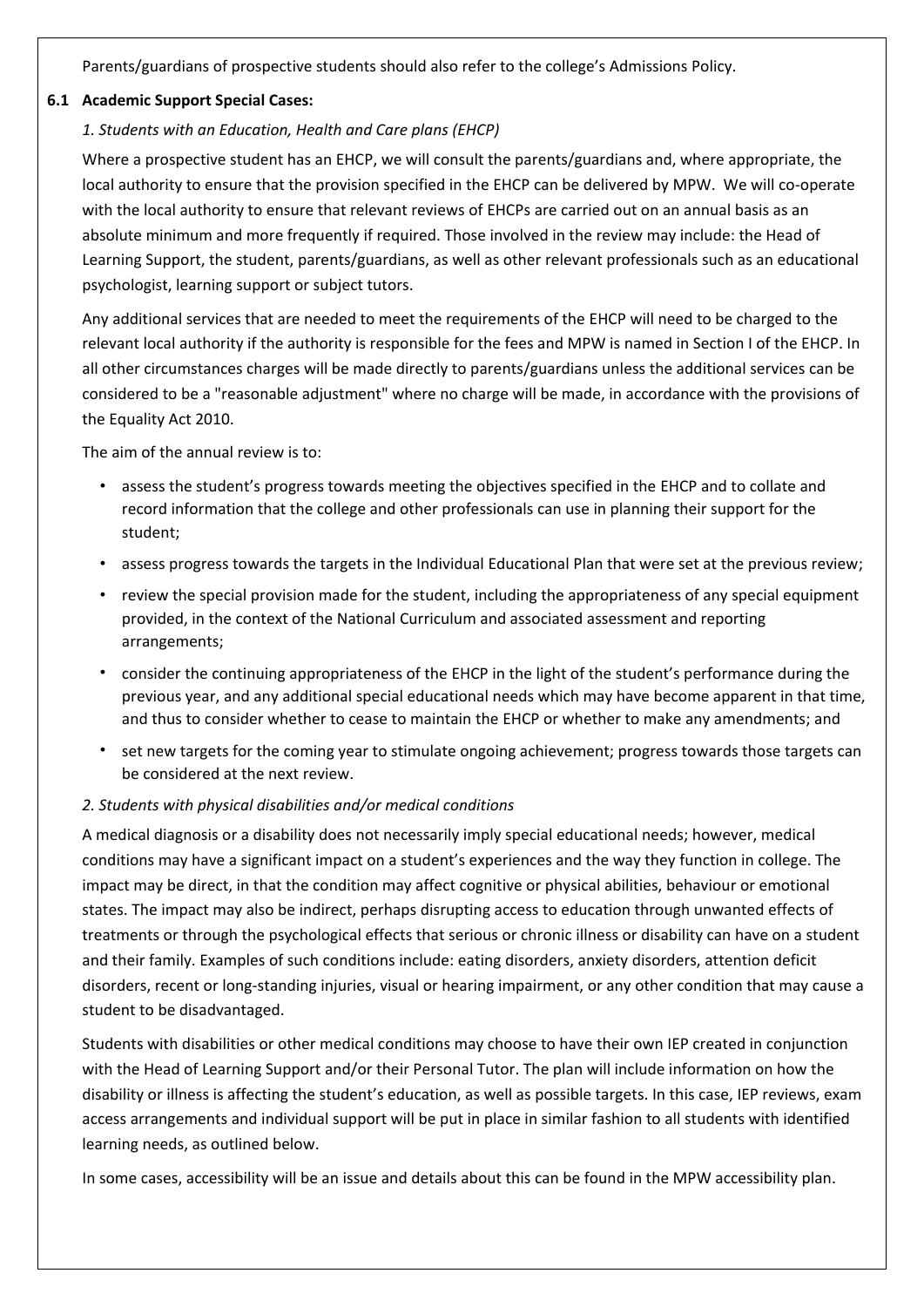## **7 Identification, Assessment and Monitoring of Learning Needs**

#### **7.1 Identification**

Our approach to the detection and management of learning difficulties will be guided by the *Special educational needs and disability code of practice: 0 to 25 years* (DFE - 0000205-2013), Department for Education (**DfE**), January 2015 (**Code**), or any substituting or amending code of practice issued from time to time by the Department for Education (**DfE**).

Students who have already been diagnosed as having special educational needs before joining the college will be referred to the Head of Learning Support, who will then begin the process of collating the information necessary to produce an IEP, to help relevant members of staff to consider implications for teaching practice and to provide general academic support. Relevant information will be sought from various sources to create a comprehensive profile of historical evidence of need and support. Sources of information include:

- Reports and references from previous schools. In particular, at the point of entry to Years 10 and 11, the last two academic reports and any available SATS reports will be requested
- Documentation pertaining to access arrangements from previous schools for students entering Years 12 and 13. (It should be noted that such documentation may not exist if the student's SEN/D needs were not recognised at the time.)
- Educational psychologist reports
- Performance on MPW English and Mathematics entrance tests where applicable (GCSE students only)
- Feedback information provided by those who interviewed the student as part of the admissions process.

Students who have not been diagnosed before as having a learning difficulty but whose learning causes concern should be referred to the Head of Learning Support as quickly as possible. Referral can come from a variety of sources:

- Subject tutor request (the tutor should inform the relevant Personal Tutor that a referral has been made)
- Principal/Vice Principal request
- Personal Tutor request
- Request from parent or guardian
- Student request
- Following information from the student's previous school.

#### **7.2 Assessment**

As poor attainment and slow progress through the curriculum are the key indicators of a student's potential learning difficulties, their progress in these terms will be the primary means for assessing the performance of the IEP. Where needed, a formal assessment of learning difficulties will always be conducted by an externally registered educational psychologist.

#### **7.3 Monitoring**

Monitoring and review of the student's progress occurs primarily by means of the IEP, which is prepared by the Head of Learning Support at the beginning of the college year and is formally reviewed in the second half of both the Autumn and Spring terms. Any modifications to the IEP will be made at this time. All outcomes of each review will be recorded on the college's central database. Input from parents/guardians, tutors, Personal Tutors and the students themselves are essential to the creation and review of IEPs and SSPs. As well as the formal reviews, the IEP will be the focal point of discussions between students and their Personal Tutors when it comes to the student's learning needs.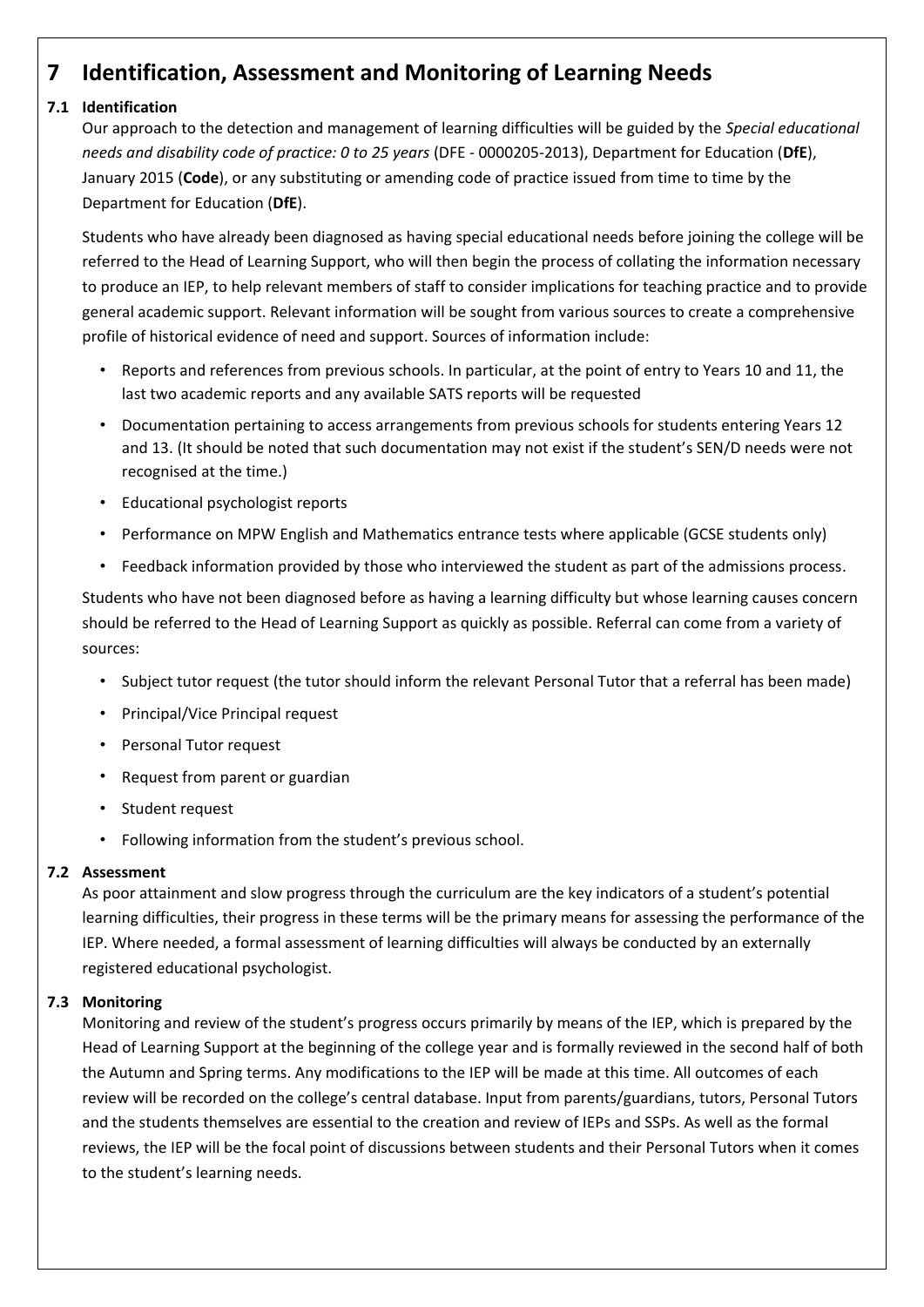## **8 Types of individual support**

- The involvement of the Personal Tutor in the creation of the IEP or SSP
- Supervision and monitoring by the Head of Learning Support. The Head of Academic Support assesses, advises on and implements the programme of support outlined in the IEP. In some cases, support may involve subject specific strategies, or it may be more appropriate to offer some individual or group support, such as supplementary tuition or study-skills surgeries.
- Differentiated work in the classroom.
- Referral, with the agreement of parents/guardians, to an external educational psychologist or other appropriate professional agency for the purposes of assessment. All costs for such professional services will be met entirely by the fee payer. Copies of any reports arising from such consultations will be added to the student's Learning Support file and the IEP will, where possible, be modified to accommodate recommendations made. Sometimes these external agencies will be providing ongoing specialist support tuition. Under these circumstances, the specialist teacher can liaise with the Head of Learning Support, so that the student is assured of a collaborative approach to his/her learning.
- Professional recommendations for specialist provision (ie physical or practical aids, such as a laptop computer) may be met within or outside the college. If it is possible to offer provision in college, any additional cost will be agreed upon and met by the fee payer, unless they can be considered to be a 'reasonable adjustment', in which case no charge will be made, in accordance with the provisions of the Equality Act 2010.
- Liaison with awarding bodies to ensure the appropriate access arrangements are put in place.

#### **8.1 Special Examination Access Arrangements**

Students with learning difficulties may qualify for special examination arrangements. The Examinations Officer and the Head of Learning Support oversee all applications for special examination arrangements. The college is required to follow the guidelines and procedures laid down by the Joint Council for Qualifications [www.jcq.org.uk/access-arrangements/] when applying for and implementing any special arrangements agreed. The aim of the JCQ guidelines is to ensure SEN/D students are not disadvantaged, whilst being equally mindful of the need not to give any student an unfair advantage. The 2020-21 JCQ guidance explicitly states that*:*

*'For an institution to support any application for access arrangements in examinations there must be a compelling, clear and detailed picture of current need with a substantial weight of evidence*.'

Access arrangements will only be granted if the provision is the student's normal method of working within the college and the application has been made before the college's deadline for processing such applications.

#### **8.2 Policy Review**

The effectiveness of the Learning Support Policy is reviewed throughout the year. The Head of Learning Support audits departmental schemes of work, SEN/D resources, and conducts lesson observations to assess the quality of the access provision. SEN/D is also a standing item on the agenda at both Pastoral and Academic Board meetings. An annual evaluation takes place in August, after the examination results have been published, and this is presented to the Senior Leadership Team.

## **9 Linked Policies**

- Admissions Policy
- Disability Access Plan
- Disability Policy